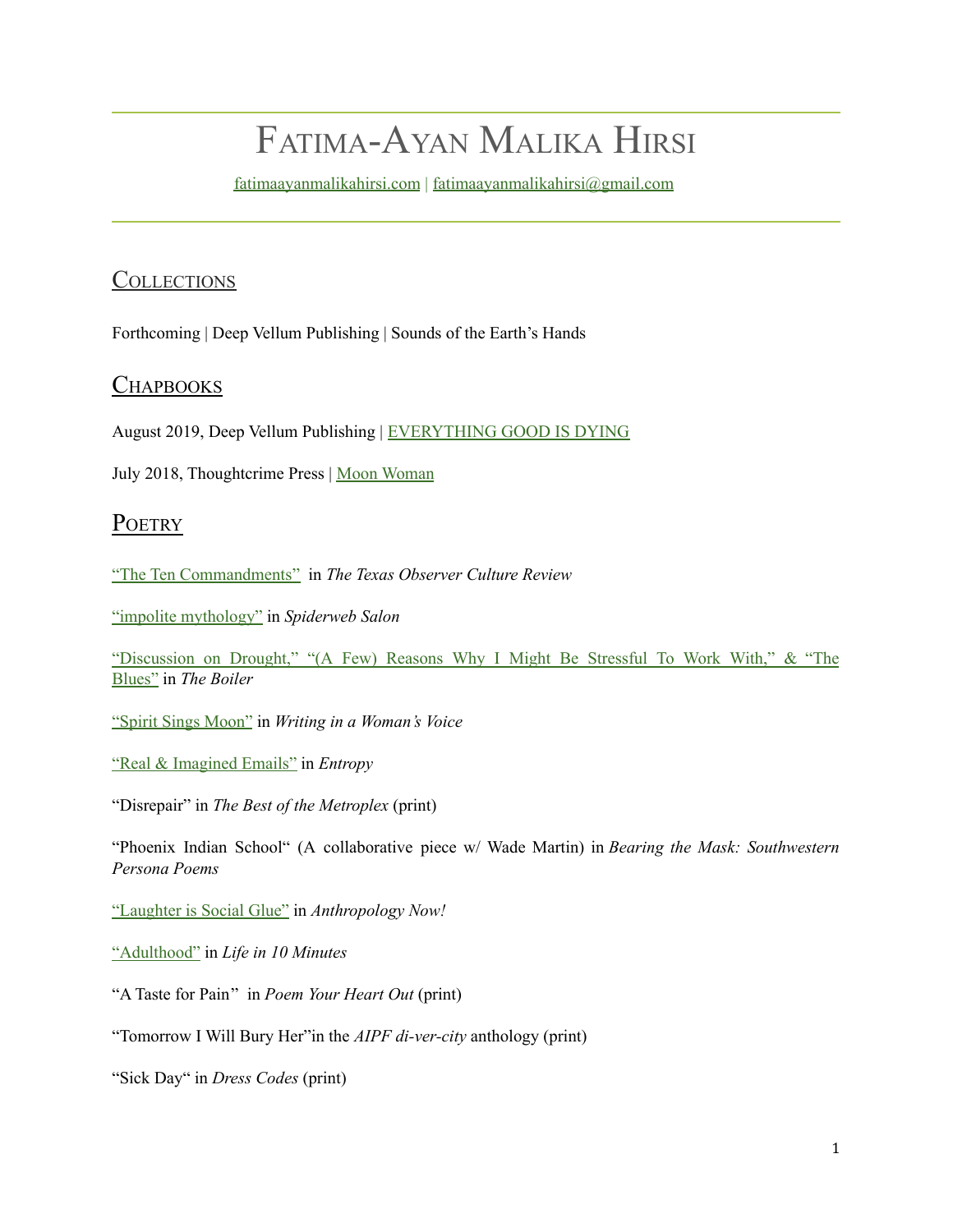"To [Wednesday](http://www.vagabondsink.com/#!To-Wednesday-with-Love-by-Fatima-Hirsi/c1r11/087A4243-92B5-4A93-909C-FD23CEB1A637) with Love" in *Vagabonds*

# PRESS

- April 2020 | *Creatives vs. [Coronavirus](https://www.daniburlison.com/creatives-vs-coronavirus/2020/4/29/creatives-vs-coronavirus-fatima-ayan-malika-hirsi)*
- April 2020 | *The Dallas [Morning](https://www.dallasnews.com/arts-entertainment/books/2020/04/05/arts-and-the-city-dallas-writers-are-embracing-their-newfound-solitude-and-singing-to-their-cats/?fbclid=IwAR0n_JwhajW_s1JBePdzGoWf5ZjvqNtQ5rymw0ABemoMkJ0Si5tSzPi2Ino) News*
- January 2020 | *The [Literary](https://www.theliteraryreview.org/book-review/a-review-of-everything-good-is-dying-el-poemario-del-colibri-the-hummingbird-poems-and-dallas-spleen-by-fatima-ayan-malika-hirsi-edyka-chilome-and-mike-soto/) Review*
- June 2018 | SMU's *The Daily [Campus](https://www.newpages.com/literary-magazine-reviews/boiler-fall-2017)*
- December 2017 | *[Newpages](https://www.newpages.com/literary-magazine-reviews/boiler-fall-2017)*
- October 2017 | *The Dallas [Morning](https://www.dallasnews.com/news/dallas/2017/10/04/dallas-group-takes-wonders-poetry-pleasant-grove-supermarket) News*
- August 2017 | *SMU [News](https://www.smu.edu/News/2017/typewriter-poet-22aug2017)*
- July 2017 | *D [Magazine](https://www.dmagazine.com/arts-entertainment/2017/07/fatima-hirsi-is-dallas-sidewalk-poet/)*
- June 2017 | *[WFAA](https://www.youtube.com/watch?v=Y4FiUZpO-JY&feature=youtu.be)*
- January 2017| *Dallas [Innovates](https://dallasinnovates.com/deep-ellum-poet-helps-women-find-their-voice-through-event-series/)*
- August 2016 | *[KERA](http://artandseek.org/spotlight/fatima-hirsi/)*
- June 2016 | *Patron [Magazine](https://issuu.com/patronmagazine/docs/patron_june-july_issue_2016)*
- April 2016 | *The Dallas [Morning](https://www.youtube.com/watch?v=JlARQXffmFg) News (print—front page)*
- September 2015 | *Thrwd*
- August 2015 | *[Writer's](https://www.writersdigest.com/whats-new/fatima-hirsi-poet-interview) Digest*
- September 2015| *The Dallas [Observer](https://www.dallasobserver.com/arts/there-is-a-street-poet-in-dallas-creating-beautiful-words-by-request-7088326)*
- October 2015 | *Dallas Advocate [Lakewood](https://lakewood.advocatemag.com/word-street/)*

# **ARTS WRITING**

"Flower Children: Escape the Winter with These North Texas Artists' [Spring-Like](https://www.dallasobserver.com/arts/flower-children-eight-north-texans-who-make-art-out-of-plants-11803401) Art" in *The Dallas Observer*

"The [Symphony](https://www.texasobserver.org/the-symphony-comes-to-south-dallas/) Comes to South Dallas" in *The Texas Observer*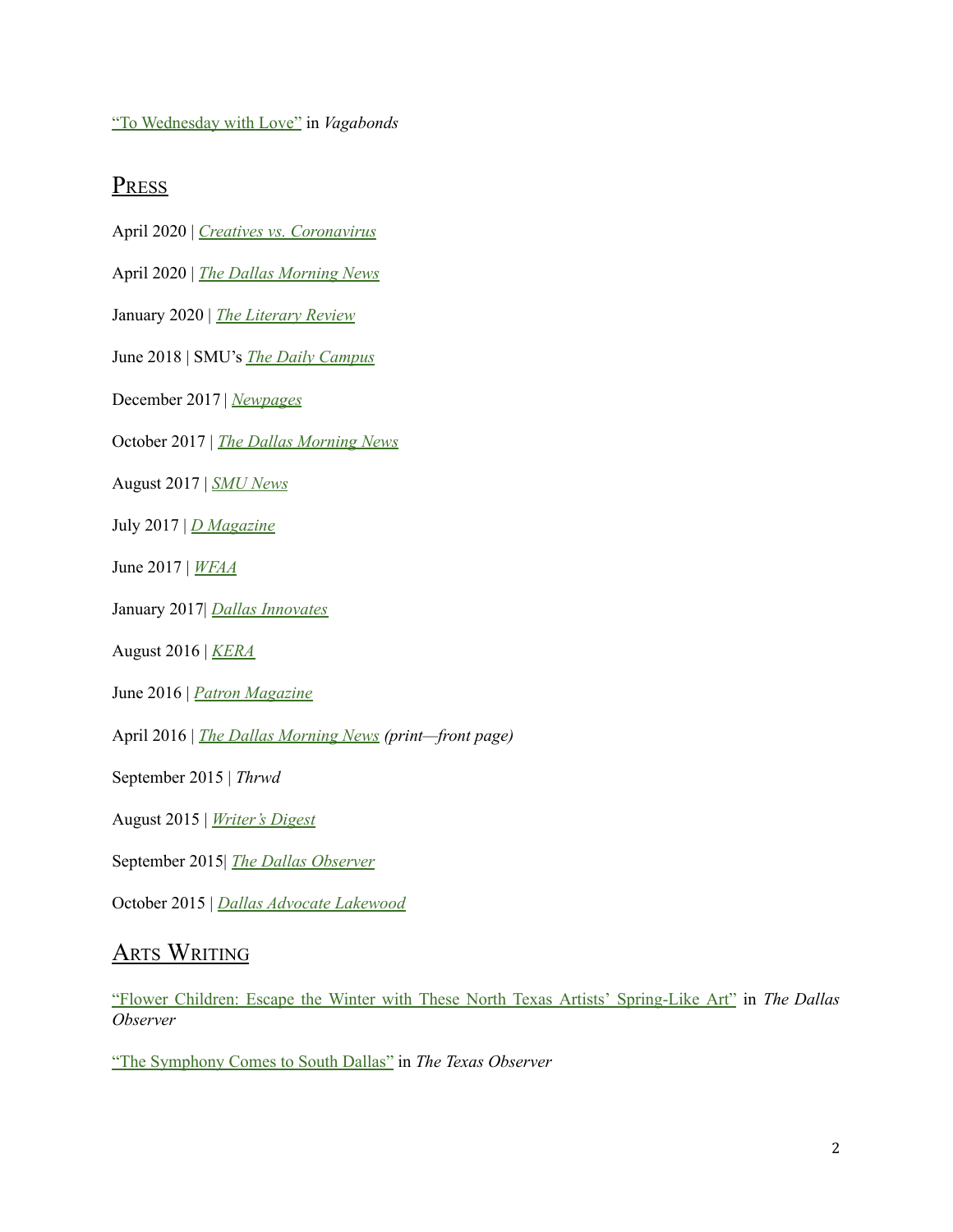# SELECTED WORKSHOPS

April – May 2019 | "Exploring Inner Worlds through Poetry" with the Belong disABILITY Ministry of HPUMC

July 2018 | "Finding Magick Beyond the Seen" at El Tallercito's Writing Conference

January – March 2014 | "Work of Art Zines" at Promise House Youth Shelter

October 2013 – Present | Teaching artist in DISD schools

January 2015 |"Finding Identity through Writing" at the In the Words of Womyn retreat in Waco, TX

April 2014 | "Being Other" at the Austin International Poetry Festival

## PANELS & PRESENTATIONS

May 2017 | "Women of Color in Literature" at The Wild Detectives, Dallas TX

April 2017 | Decolonize Dallas: Opening Talk and Reception at the Nasher Sculpture Center, Dallas, TX

July 2016 | "Poetry in Unconventional Spaces'' at the Gemini Ink Writer's Conference in San Antonio, TX

May 2016 | "Living Gandhi: Exploring Modern Sarvodaya" at the International Conference on Gandhian Philosophy & Activities, New Delhi, India

# EMPLOYMENT & COMMUNITY WORK

## April 2021 – July 2021 **Admissions Coordinator at Lost Valley [Education](https://lostvalley.org) & Events Center**

- ❖ Coordinated and implemented outreach, communication, application, and selection processes for participants
- ❖ Designed and implemented Vertical Response email marketing campaign
- ❖ Designed digital program brochures
- ❖ Oversaw website development and marketing via WordPress, including course postings, payments, and public queries regarding education
- ❖ Tracked program queries and attendance in the appropriate forms
- ❖ Secured organizational monies and created fundraising drive to offer scholarships for BIPOC students
- ❖ Maintained spreadsheets and Google Drive folders tracking student communications, applications, and payment, as well as course information and marketing materials

February 2020 – September 2020 **DFW Field Manager at Texas [Rising](https://txrising.org)**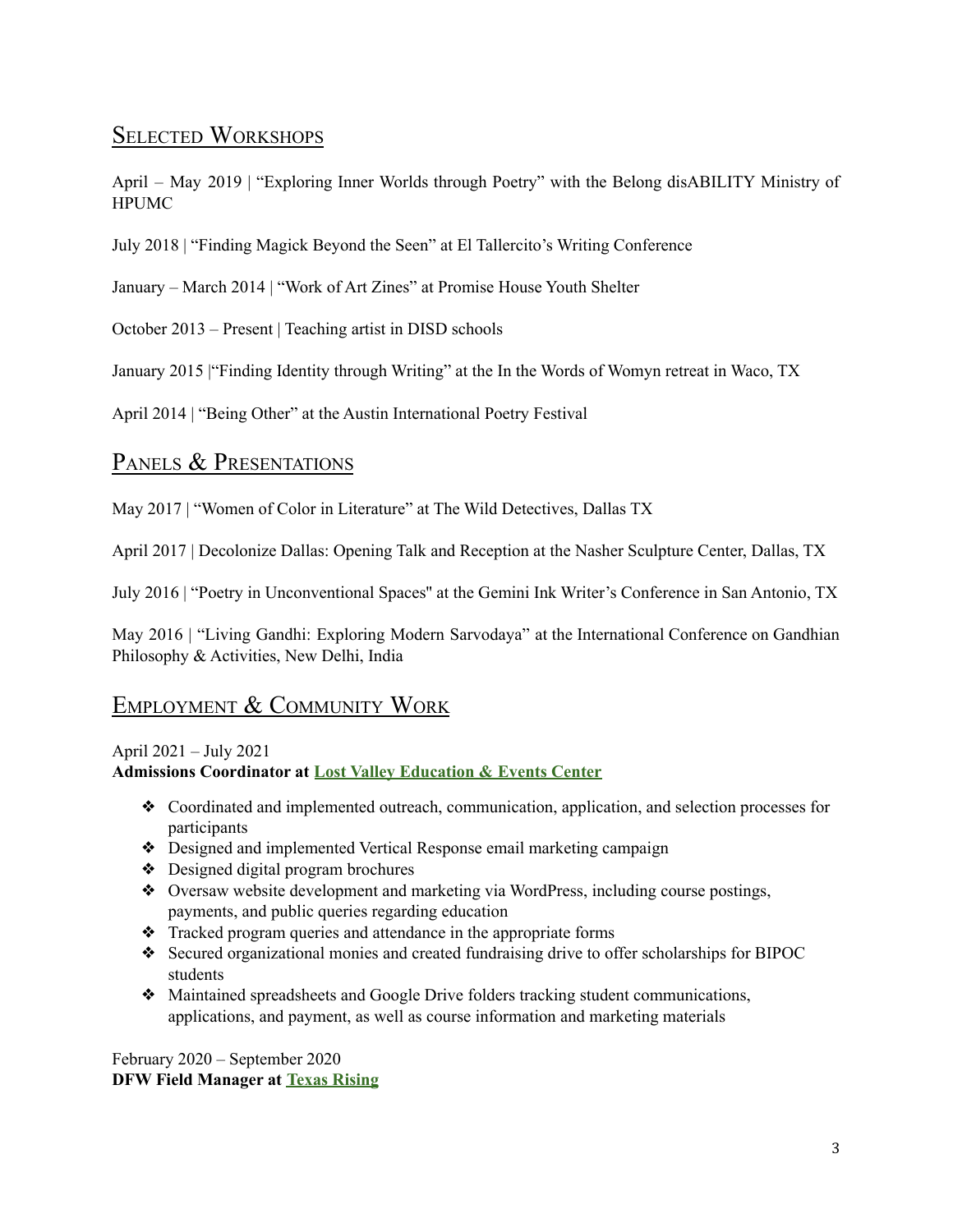- ❖ Registered US citizens to vote
- ❖ Interviewed job candidates for Deputy Field Organizer positions
- ❖ Led a team of twelve Deputy Field Organizers, training new hires in voter registration and campaign best practices, communication workshops, and issue history
- ❖ Remained informed about current politics concerning climate justice, gender and racial equity, immigrant rights, reproductive rights, and voting rights
- ❖ Led virtual events such as panel discussions
- ❖ Attended online events and formed collaborative relationships
- ❖ Successfully navigated the shift to digital organizing and furthered proficiency during pandemic using tools such as Slack, Zoom, Google Meet, Doodle, and the Google Suite

#### August 2014 – March 2020

#### **Self-employed as an independent artist**

- ❖ Engaged in social arts practice of using a typewriter to craft custom poetry on the spot for passersby in public
- ❖ Performed poetry, spoken word, and theatre
- ❖ Taught poetry workshops (independent from job at The Writer's Garret)
- ❖ Invoiced clients
- ❖ Curated arts events
- $\triangleleft$  Took poetry to unconventional spaces, including the street(s), city council meetings, and the produce section of a grocery store
- ❖ Built and sustained community and organizational relationships and partnerships. Offered poetry in collaboration with the City of Dallas, Mothers Against Police Brutality, Southern Sector Rising Campaign for the Environment, UT Southwestern, Southern Methodist University, Richland College, the Aberg Center, Lan Rose Public Relations, the Dallas Symphony Orchestra, Open Mouth Literary Center, Swan Strings, Spiderweb Salon artist collective, The Wild Detectives bookstore, Pink Door Writing Retreat, various art markets, and more. Highlights include:

#### December 2020

Awarded gallery space by J. Erik Jonsson Central Library to curate Hearing Earth, a multidisciplinary art show honoring the natural world scheduled to run in spring 2020; managed submissions on themes of rewilding, climate collapse, healing the Earth, Earth spiritualities, reimagined ecologies, environmental racism, and love in the time of collapse. All selected artists were people of the global majority. Show canceled due to the pandemic

#### January 2019

Awarded a Cultural Vitality Grant by the City of Dallas to present Their Lives Mattered: A Dialogue Honoring Stolen Lives. Curated a collaborative art project in remembrance of those lost to police violence in Dallas. It involved making a film composed of interviews across the city in which Dallas residents voiced ideas about accountability, healing, and how to best remember those killed by law enforcement in Dallas. The event featured a film screening, poetry and music performances inspired by the film, and a community Q&A discussion moderated by Mothers Against Police Brutality.

#### October 2018 – March 2020

Member of Dallas Symphony Orchestra's Southern Dallas Residency steering committee,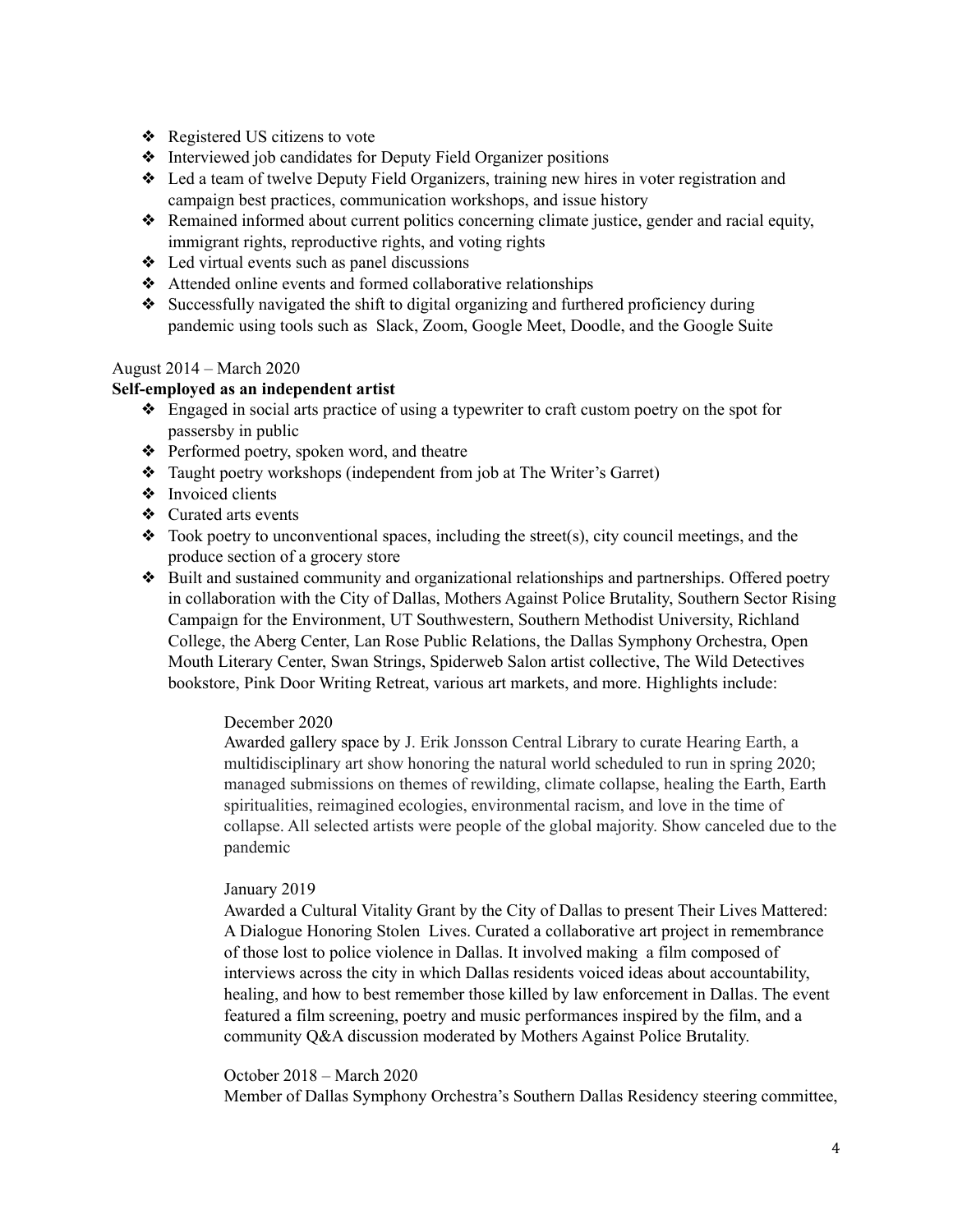helping to connect the DSO with marginalized communities to provide quality arts programming to underserved populations

#### January 2018 – April 2018

Served on the Arts Month Steering Committee for the City of Dallas Office of Arts and Culture. Connected city officials with the Dallas arts community and helped curate poetry programming for the month of April. Co-curated Pop-up Poetry, placing poets in over sixty locations all over the city in one day, with readings and performances in locations as varied as parks, shopping centers, phone stores, restaurants, donut shops, bazaars, festivals, laundromats, bookstores, train stops, and libraries.

January 2016 – June 2018

Founded, hosted, and curated Dark Moon Poetry & Arts, a monthly arts series featuring work by female identifying and non-binary BIPOC artists across disciplines

#### June 2016 – June 2017

## **Educational Outreach Coordinator at The [Writer's](https://writersgarret.org) Garret**

- ❖ Built the Rail Writers program | Designed poetry workshops for students to explore on a journey across Dallas via train. Created lesson plans, mapped routes, secured city permissions, workshop/ performance venues, student populations, and instructors
- ❖ Built the Alley's House program | Designed poetry workshops and invited guest artist mothers to facilitate arts programming for teen mothers.
- ❖ Coordinated programming with schools and community centers
- ❖ Assisted with grant writing
- ❖ Maintained a schedule in compliance with grant responsibilities
- ❖ Selected and constructed lesson plans appropriate to the needs of partners and student populations
- ❖ Recruited, interviewed, and hired instructors
- ❖ Recruited new partnering organizations and student populations
- ❖ Led instructor trainings
- ❖ Coordinated literary readings and events
- ❖ Created and distributed marketing flyers
- ❖ Oversaw social media marketing
- ❖ Oversaw website development and marketing via WordPress, including course postings, payments, and public queries

#### October 2013 – May 2019

#### **Teaching artist / instructor at The Writer's Garret**

- ❖ Created lesson plans
- ❖ Instructed poetry and arts workshops in K-12 classrooms, youth shelters, community centers, and hospitals

## **MEDIA**

July 2020 | Home [Performance](https://www.youtube.com/watch?v=YJgqUQE-sCk) of Let America Be America Again, By Langston Hughes